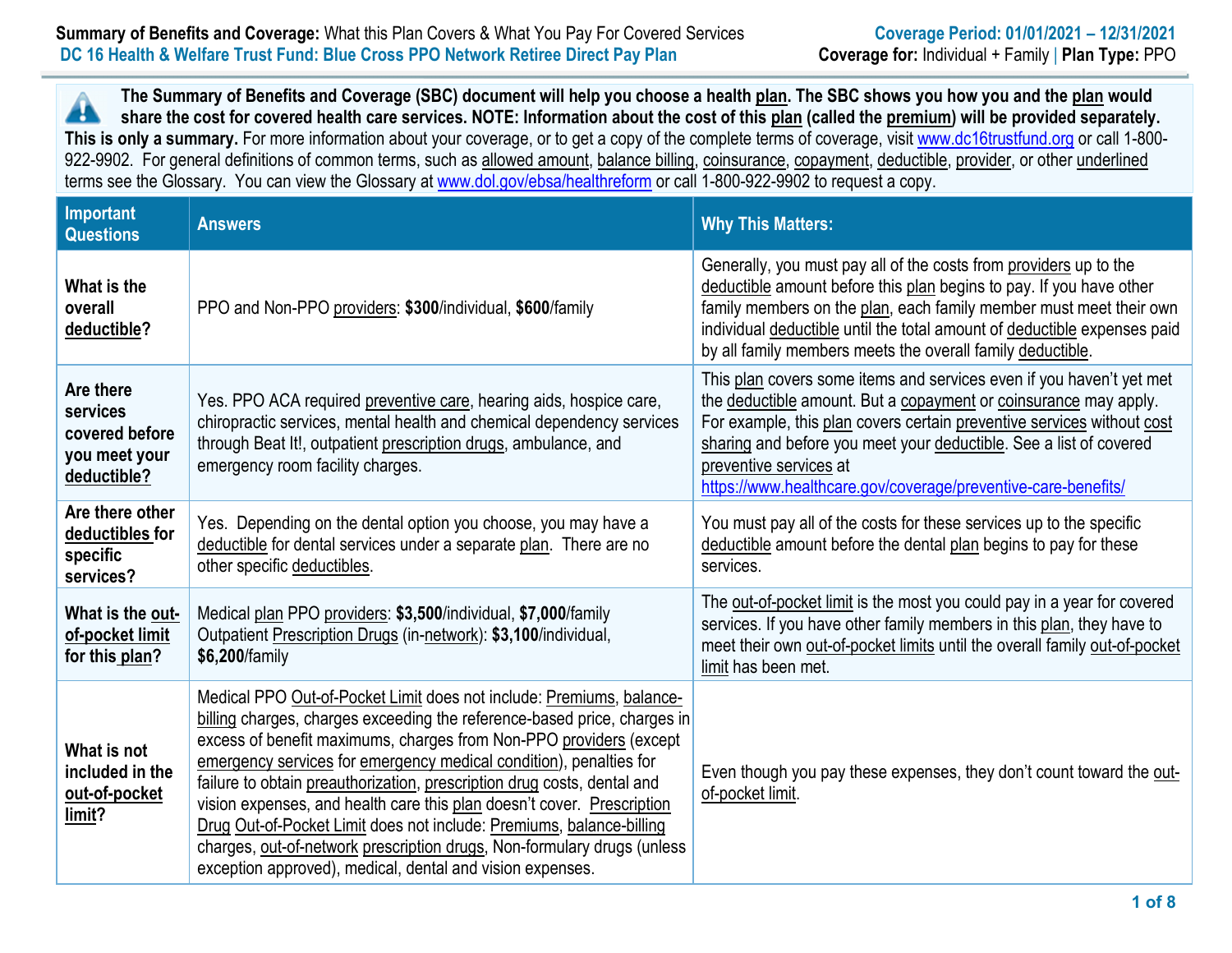| Important<br><b>Questions</b>                             | <b>Answers</b>                                                                                                                                                                                                                                                                                                             | <b>Why This Matters:</b>                                                                                                                                                                                                                                                                                                                                                                                                                                                                |
|-----------------------------------------------------------|----------------------------------------------------------------------------------------------------------------------------------------------------------------------------------------------------------------------------------------------------------------------------------------------------------------------------|-----------------------------------------------------------------------------------------------------------------------------------------------------------------------------------------------------------------------------------------------------------------------------------------------------------------------------------------------------------------------------------------------------------------------------------------------------------------------------------------|
| Will you pay<br>less if you use<br>a network<br>provider? | Yes. See www.anthem.com/ca or call the Trust Fund Office at 1-800-<br>922-9902 for a list of PPO providers. For a list of Anthem Blue Card<br>providers outside of California see www.bluecares.com or call 1-800-<br>810-2583. For mental health and chemical dependency benefits,<br>contact Beat It! at 1-800-828-3939. | This plan uses a provider network. You will pay less if you use a<br>provider in the plan's network. You will pay the most if you use an out-<br>of-network provider, and you might receive a bill from a provider for the<br>difference between the provider's charge and what your plan pays<br>(balance billing). Be aware your network provider might use an out-of-<br>network provider for some services (such as lab work). Check with<br>your provider before you get services. |
| Do you need a<br>referral to see a<br>specialist?         | No. However, preauthorization from Care Counseling is required to<br>receive the highest level of benefits. Please call Care Counseling at 1-<br>800-999-1999 for more information.                                                                                                                                        | You can see the specialist you choose without a referral.                                                                                                                                                                                                                                                                                                                                                                                                                               |

All **copayment** and **coinsurance** costs shown in this chart are after your **deductible** has been met, if a **deductible** applies.

| <b>Common</b>                               |                                                     | <b>What You Will Pay</b>                                                                                                                  |                                                    | <b>Limitations, Exceptions, &amp; Other Important</b>                                                                                                                                                         |  |
|---------------------------------------------|-----------------------------------------------------|-------------------------------------------------------------------------------------------------------------------------------------------|----------------------------------------------------|---------------------------------------------------------------------------------------------------------------------------------------------------------------------------------------------------------------|--|
| <b>Medical Event</b>                        | <b>Services You May Need</b>                        | <b>PPO Provider</b><br>(You will pay the least)                                                                                           | <b>Non-PPO Provider</b><br>(You will pay the most) | <b>Information</b>                                                                                                                                                                                            |  |
|                                             | Primary care visit to treat<br>an injury or illness | \$20 copayment/visit                                                                                                                      | 50% coinsurance plus balance<br>billing.           | None.                                                                                                                                                                                                         |  |
| If you visit a<br>health care<br>provider's | Specialist visit                                    | \$20 copayment/visit (reimbursed if<br>you call the Care Counseling<br>program before service is obtained).<br>Deductible does not apply. | 50% coinsurance plus balance<br>billing.           | None.                                                                                                                                                                                                         |  |
| office or clinic                            | Preventive care/screening/<br>immunization          | No charge, deductible does not<br>apply.                                                                                                  | 50% coinsurance plus balance<br>billing.           | You may have to pay for services that aren't<br>preventive. Ask your provider if the services<br>needed are preventive. Then check what your<br>plan will pay for.                                            |  |
| If you have a<br>test                       | Diagnostic test (x-ray,<br>blood work)              | \$20 copayment/procedure<br>(reimbursed if you call the Care<br>Counseling program before the<br>service is obtained).                    | 50% coinsurance plus balance<br>billing.           | Lab services obtained in a provider's office but<br>sent to a free-standing lab for processing<br>require a separate lab copayment (unless<br>preauthorization from Care Counseling<br>Services is obtained). |  |
|                                             | Imaging (CT/PET scans,<br>MRI <sub>s</sub> )        | \$20 copayment/provider/visit<br>(reimbursed if you call the Care<br>Counseling program before the<br>service is obtained).               | 50% coinsurance plus balance<br>billing.           | None.                                                                                                                                                                                                         |  |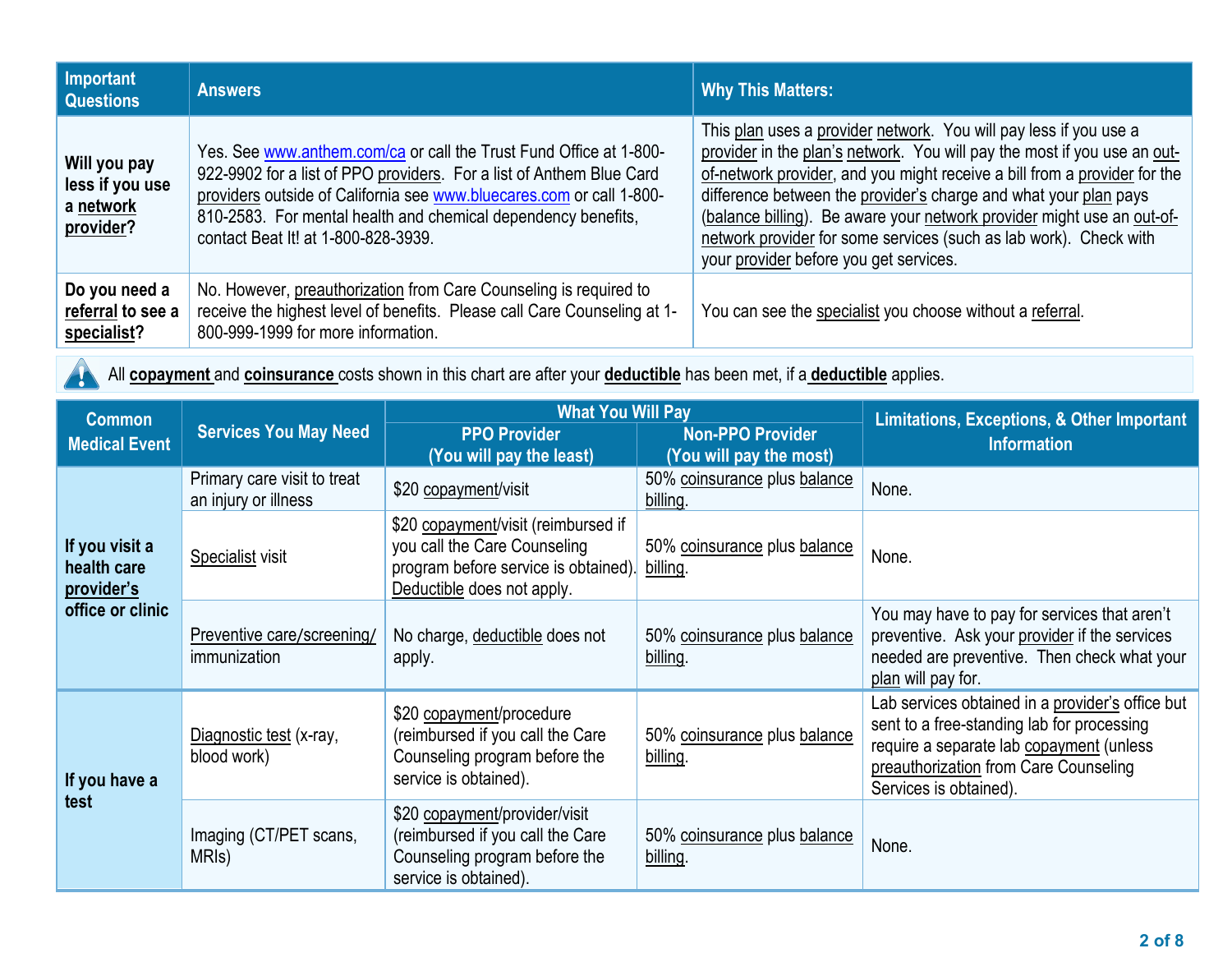| <b>Common</b>                                                                                                                                                     |                                                   | <b>What You Will Pay</b>                                                                                           |                                                                                                                                                                                                                                    | <b>Limitations, Exceptions, &amp; Other Important</b>                                                                                                                                                                                                                                                                                                                                                                                                                                                                                                                                                                                                                              |
|-------------------------------------------------------------------------------------------------------------------------------------------------------------------|---------------------------------------------------|--------------------------------------------------------------------------------------------------------------------|------------------------------------------------------------------------------------------------------------------------------------------------------------------------------------------------------------------------------------|------------------------------------------------------------------------------------------------------------------------------------------------------------------------------------------------------------------------------------------------------------------------------------------------------------------------------------------------------------------------------------------------------------------------------------------------------------------------------------------------------------------------------------------------------------------------------------------------------------------------------------------------------------------------------------|
| <b>Medical Event</b>                                                                                                                                              | <b>Services You May Need</b>                      | <b>PPO Provider</b>                                                                                                | <b>Non-PPO Provider</b>                                                                                                                                                                                                            | <b>Information</b>                                                                                                                                                                                                                                                                                                                                                                                                                                                                                                                                                                                                                                                                 |
|                                                                                                                                                                   |                                                   | (You will pay the least)                                                                                           | (You will pay the most)                                                                                                                                                                                                            |                                                                                                                                                                                                                                                                                                                                                                                                                                                                                                                                                                                                                                                                                    |
| If you need<br>drugs to treat<br>your illness or<br>condition<br>More information<br>about<br>prescription<br>drug coverage<br>is available at<br>www.welldynerx. | Formulary drugs                                   | Retail (30-day supply): \$4<br>copayment/fill<br>Mail Order (90-day supply): \$8<br>copayment/fill                 | You must pay 100% of the<br>cost at the time of purchase,<br>and submit a claim for<br>reimbursement. The Plan will<br>reimburse the cost of the drug<br>if filled at an in-network<br>pharmacy, less the applicable<br>copayment. | • Deductible does not apply. Your cost sharing<br>counts toward the out-of-pocket limit for<br>prescription drugs.<br>$\bullet$ If the cost of the drug is less than the<br>copayment, you pay just the drug cost.<br>• No charge for ACA-required generic<br>preventive care drugs (such as<br>contraceptives) or brand name drugs if a<br>generic is medically inappropriate.<br>• Your provider can request a formulary<br>exception if you are not able to take a<br>formulary drug.                                                                                                                                                                                           |
| com or call 1-<br>888-479-2000.                                                                                                                                   | Non-Formulary drugs                               | Not covered                                                                                                        | Not covered                                                                                                                                                                                                                        | You pay 100% of these drugs, even in-network<br>(unless an exception is approved by the PBM).                                                                                                                                                                                                                                                                                                                                                                                                                                                                                                                                                                                      |
|                                                                                                                                                                   | <b>Specialty drugs</b>                            | \$20 copayment/fill, plus 20%<br>coinsurance.                                                                      | Not covered                                                                                                                                                                                                                        | Physician administered drugs and infusion<br>drugs provided under a Home Health program<br>require preauthorization to avoid nonpayment.                                                                                                                                                                                                                                                                                                                                                                                                                                                                                                                                           |
| If you have<br>outpatient<br>surgery                                                                                                                              | Facility fee (e.g.,<br>ambulatory surgery center) | \$20 copayment/visit (reimbursed if<br>you call the Care Counseling<br>program before the service is<br>obtained). | <b>Ambulatory Surgical Center:</b><br>25% coinsurance plus balance<br>billing.<br>Outpatient Hospital: 50%<br>coinsurance plus balance<br>billing.                                                                                 | • Preauthorization of elective surgery at an<br>ambulatory surgery center is required to avoid<br>a 25% penalty.<br>• Arthroscopies, cataract surgery, and<br>colonoscopies performed in an outpatient<br>hospital setting are subject to a maximum<br>allowed charge for the facility fee of \$6,000<br>per arthroscopy, \$2,000 per cataract surgery,<br>and \$1,500 per colonoscopy. (These limits do<br>not apply to surgery in an ambulatory surgery<br>center.)<br>• Non-PPO facility fee for arthroscopy, cataract<br>surgery, and colonoscopy are subject to a<br>maximum payment of \$350.<br>• Charges over these limits do not count toward<br>the out-of-pocket limit. |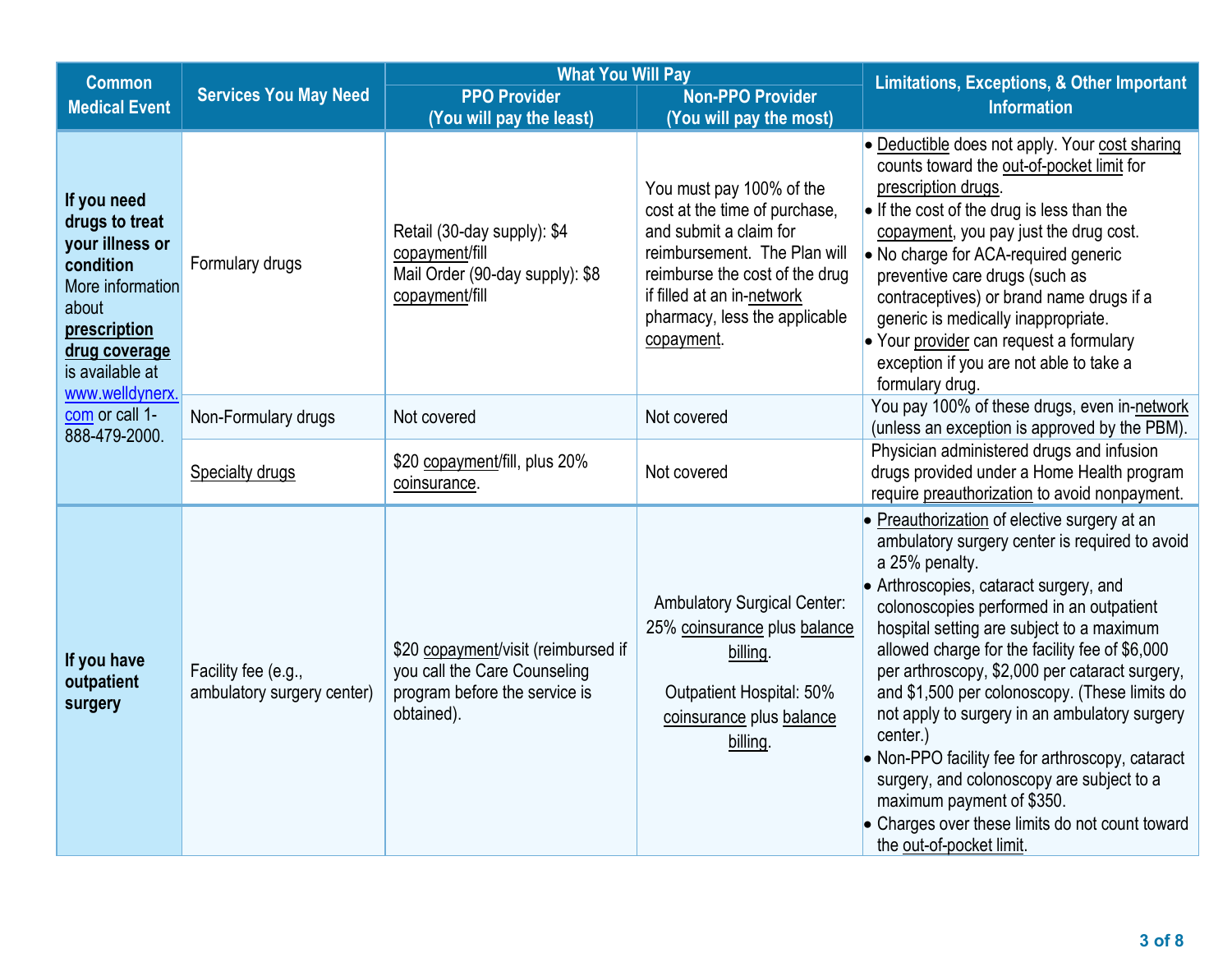| <b>Common</b>                                    | <b>What You Will Pay</b>              |                                                                                                                                                        | <b>Limitations, Exceptions, &amp; Other Important</b>                                                                                                                            |                                                                                                                                                                                                                                                                                                                                                                                                |
|--------------------------------------------------|---------------------------------------|--------------------------------------------------------------------------------------------------------------------------------------------------------|----------------------------------------------------------------------------------------------------------------------------------------------------------------------------------|------------------------------------------------------------------------------------------------------------------------------------------------------------------------------------------------------------------------------------------------------------------------------------------------------------------------------------------------------------------------------------------------|
| <b>Medical Event</b>                             | <b>Services You May Need</b>          | <b>PPO Provider</b>                                                                                                                                    | <b>Non-PPO Provider</b>                                                                                                                                                          | <b>Information</b>                                                                                                                                                                                                                                                                                                                                                                             |
| If you have<br>outpatient<br>surgery             | Physician/surgeon fees                | (You will pay the least)<br>\$20 copayment/visit (reimbursed if<br>you call the Care Counseling<br>program before service is<br>obtained).             | (You will pay the most)<br>50% coinsurance plus balance<br>billing                                                                                                               | None.                                                                                                                                                                                                                                                                                                                                                                                          |
| If you need<br>immediate<br>medical<br>attention | <b>Emergency room care</b>            | \$100 copayment/visit. Deductible<br>does not apply.                                                                                                   | \$100 copayment/ visit, plus<br>balance billing. Deductible<br>does not apply.                                                                                                   | Copayment waived if transported to the<br>hospital by professional ambulance or if you<br>are admitted to the hospital directly from the<br>emergency room. Physician/professional<br>services may be billed separately.                                                                                                                                                                       |
|                                                  | Emergency medical<br>transportation   | \$100 copayment/trip. Deductible<br>does not apply.                                                                                                    | \$100 copayment/ trip plus<br>balance billing. Deductible<br>does not apply.                                                                                                     | Covered only where patient's medical<br>condition requires paramedic support, and to<br>the first hospital where treatment is given.<br>Physician/professional services may be billed<br>separately.                                                                                                                                                                                           |
|                                                  | Urgent care                           | \$20 copayment/visit (reimbursed if<br>you call the Care Counseling<br>program before the service is<br>obtained).                                     | 50% coinsurance plus balance<br>billing.                                                                                                                                         | Physician/professional services may be billed<br>separately.                                                                                                                                                                                                                                                                                                                                   |
| If you have a<br>hospital stay                   | Facility fee (e.g., hospital<br>room) | 20% coinsurance (no charge if<br>condition is life threatening and<br>you are admitted through the<br>emergency room until medically<br>safe to move). | 50% coinsurance (no charge<br>except balance billing if<br>condition is life threatening<br>and you are admitted through<br>the emergency room until<br>medically safe to move). | • Non-emergency admission requires<br>preauthorization from Anthem to avoid a 25%<br>penalty.<br>• Total hip or total knee replacement surgeries<br>performed within the state of California are<br>subject to a maximum facility fee allowed<br>charge of \$35,000 per surgery.<br>• Charges over plan limits do not count toward<br>the out-of-pocket limit.<br>• Semi-private room covered. |
|                                                  | Physician/surgeon fees                | No charge.                                                                                                                                             | 50% coinsurance plus balance<br>billing.                                                                                                                                         | None.                                                                                                                                                                                                                                                                                                                                                                                          |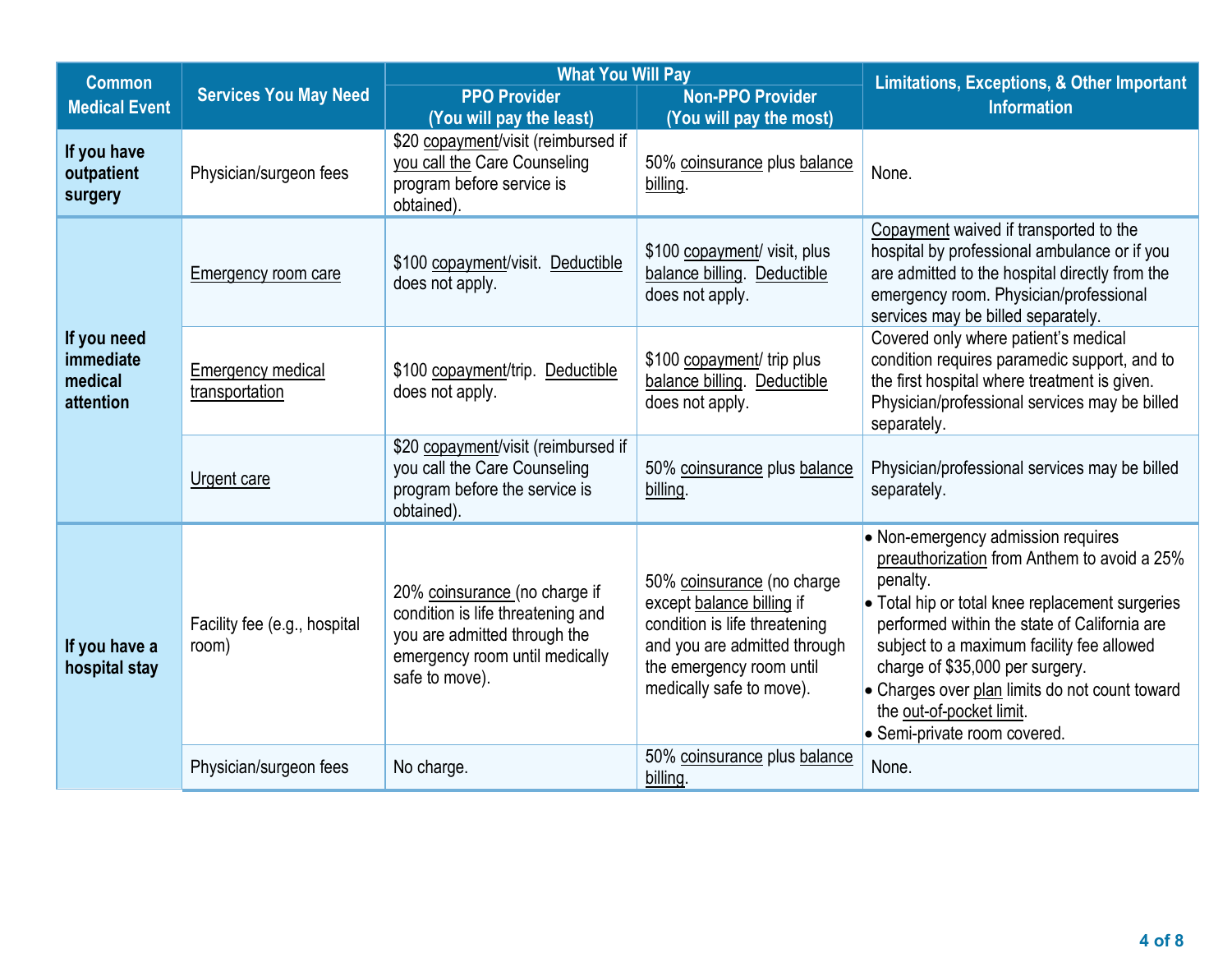| <b>Common</b>                                                                               |                                              | <b>What You Will Pay</b>                                                                                                                                                                                                                                                                                                                                         |                                                                                                                                                                                  | <b>Limitations, Exceptions, &amp; Other Important</b>                                                                                                                                   |
|---------------------------------------------------------------------------------------------|----------------------------------------------|------------------------------------------------------------------------------------------------------------------------------------------------------------------------------------------------------------------------------------------------------------------------------------------------------------------------------------------------------------------|----------------------------------------------------------------------------------------------------------------------------------------------------------------------------------|-----------------------------------------------------------------------------------------------------------------------------------------------------------------------------------------|
| <b>Medical Event</b>                                                                        | <b>Services You May Need</b>                 | <b>PPO Provider</b>                                                                                                                                                                                                                                                                                                                                              | <b>Non-PPO Provider</b>                                                                                                                                                          | <b>Information</b>                                                                                                                                                                      |
|                                                                                             |                                              | (You will pay the least)                                                                                                                                                                                                                                                                                                                                         | (You will pay the most)                                                                                                                                                          |                                                                                                                                                                                         |
|                                                                                             | Outpatient services                          | Anthem: Office visits: No charge,<br>deductible does not apply.<br>All other: No charge.<br>Beat It!: No charge, deductible<br>does not apply.                                                                                                                                                                                                                   | 50% coinsurance plus balance<br>billing.                                                                                                                                         | Deductible does not apply to Beat It!.                                                                                                                                                  |
| If you need<br>mental health,<br>behavioral<br>health, or<br>substance<br>abuse<br>services | Inpatient services                           | Anthem: 20% coinsurance (no<br>charge if condition is life<br>threatening and you are admitted<br>through the emergency room until<br>medically safe to move).<br>Beat It!: 20% coinsurance (no<br>charge if condition is life<br>threatening and you are admitted<br>through the emergency room until<br>medically safe to move).<br>Deductible does not apply. | 50% coinsurance (no charge<br>except balance billing if<br>condition is life threatening<br>and you are admitted through<br>the emergency room until<br>medically safe to move). | Non-emergency admission requires<br>preauthorization from Anthem or Beat It!.<br>Deductible does not apply to Beat It!.                                                                 |
|                                                                                             | Office visits                                | \$20 copayment/visit (reimbursed if<br>you call the Care Counseling<br>program before the service is<br>obtained). Deductible does not<br>apply.                                                                                                                                                                                                                 | 50% coinsurance plus balance<br>billing.                                                                                                                                         | • Cost sharing does not apply for preventive<br>services.<br>• Maternity care may include tests and services<br>described somewhere else in the SBC (i.e.,<br>ultrasound).              |
| If you are<br>pregnant                                                                      | Childbirth/delivery<br>professional services | No charge.                                                                                                                                                                                                                                                                                                                                                       | 50% coinsurance plus balance<br>billing.                                                                                                                                         | None.                                                                                                                                                                                   |
|                                                                                             | Childbirth/delivery facility<br>services     | 20% coinsurance (no charge if<br>condition is life threatening and<br>you are admitted through the<br>emergency room until medically<br>safe to move).                                                                                                                                                                                                           | 50% coinsurance (no charge<br>except balance billing if<br>condition is life threatening<br>and you are admitted through<br>the emergency room until<br>medically safe to move). | Semi-private room covered.<br>Hospital stay of more than 48 hours for vaginal<br>delivery or 96 hours for C-section requires<br>preauthorization from Anthem to avoid a 25%<br>penalty. |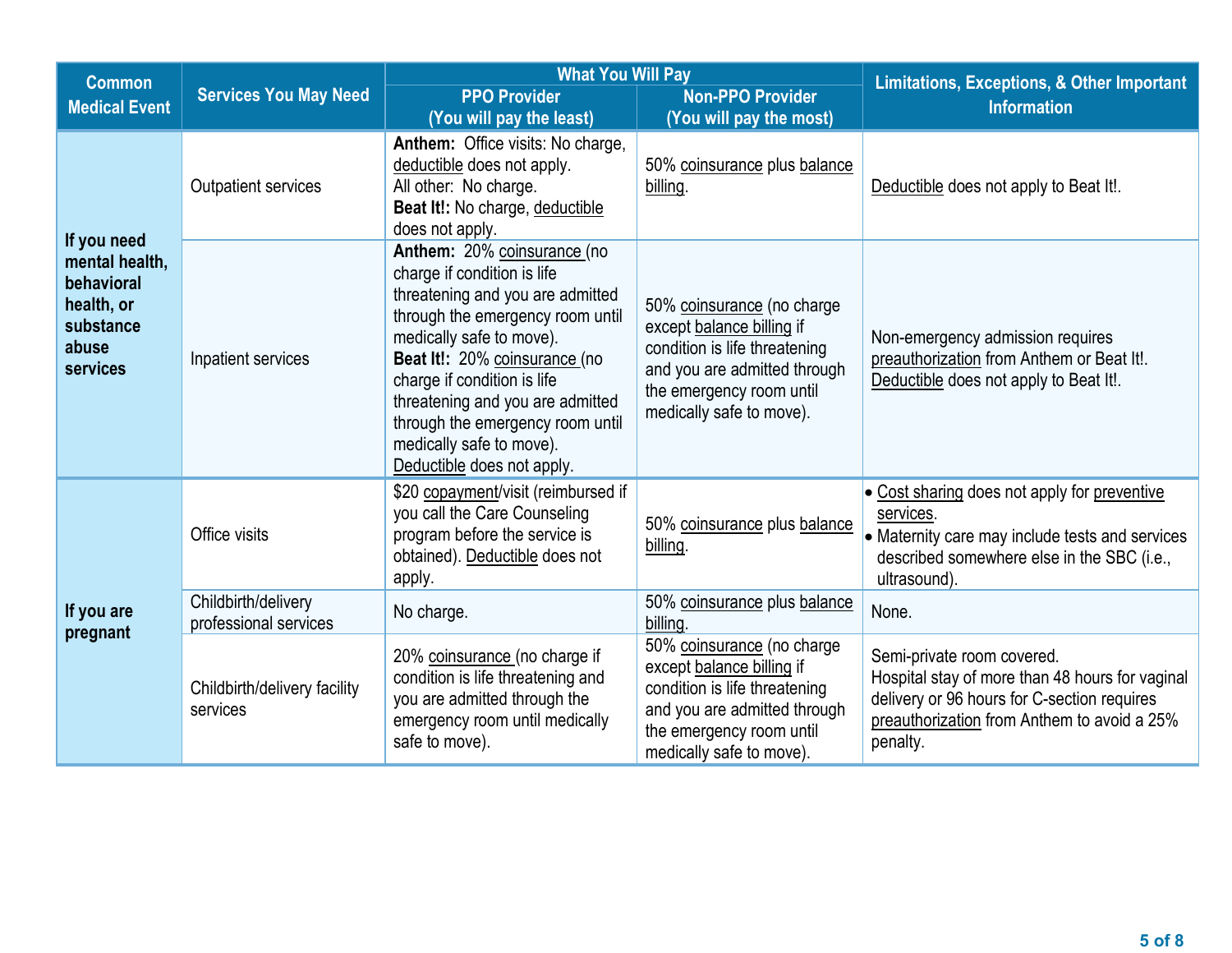| <b>Common</b>                                          |                                | <b>What You Will Pay</b>                                                                                                                                                 |                                                                                                                                                                                  | <b>Limitations, Exceptions, &amp; Other Important</b>                                                                                                                                                                                                           |  |
|--------------------------------------------------------|--------------------------------|--------------------------------------------------------------------------------------------------------------------------------------------------------------------------|----------------------------------------------------------------------------------------------------------------------------------------------------------------------------------|-----------------------------------------------------------------------------------------------------------------------------------------------------------------------------------------------------------------------------------------------------------------|--|
| <b>Medical Event</b>                                   | <b>Services You May Need</b>   | <b>PPO Provider</b><br>(You will pay the least)                                                                                                                          | <b>Non-PPO Provider</b><br>(You will pay the most)                                                                                                                               | <b>Information</b>                                                                                                                                                                                                                                              |  |
|                                                        | Home health care               | \$10 copayment/visit.                                                                                                                                                    | 50% coinsurance plus balance<br>billing.                                                                                                                                         | Limited to 100 visits per calendar year.                                                                                                                                                                                                                        |  |
|                                                        | <b>Rehabilitation services</b> | Outpatient: \$20<br>copayment/provider/visit<br>(reimbursed if you call the Care<br>Counseling program before the<br>service is obtained).<br>Inpatient: 20% coinsurance | 50% coinsurance plus balance<br>billing.                                                                                                                                         | Inpatient admission requires preauthorization<br>from Anthem to avoid a 25% penalty.<br>Outpatient rehabilitation services in excess of<br>25 visits in the calendar year require<br>preauthorization from the Care Counseling<br>Services to avoid nonpayment. |  |
| If you need<br>help                                    | <b>Habilitation services</b>   | Not covered                                                                                                                                                              | Not covered                                                                                                                                                                      | You pay 100% of these services, even in-<br>network.                                                                                                                                                                                                            |  |
| recovering or<br>have other<br>special health<br>needs | Skilled nursing care           | 20% coinsurance (no charge if<br>condition is life threatening and<br>you are admitted through the<br>emergency room until medically<br>safe to move).                   | 50% coinsurance (no charge<br>except balance billing if<br>condition is life threatening<br>and you are admitted through<br>the emergency room until<br>medically safe to move). | Inpatient admission requires preauthorization<br>from Anthem to avoid a 25% penalty.<br>Limited to 100 days per calendar year.                                                                                                                                  |  |
|                                                        | Durable medical<br>equipment   | No charge.                                                                                                                                                               | 50% coinsurance plus balance<br>billing.                                                                                                                                         | Rental covered up to purchase price.                                                                                                                                                                                                                            |  |
|                                                        | Hospice services               | No charge. Deductible does not<br>apply.                                                                                                                                 | 50% coinsurance plus balance<br>billing. Deductible does not<br>apply.                                                                                                           | Covered if terminally ill.                                                                                                                                                                                                                                      |  |
|                                                        | Children's eye exam            | Not covered                                                                                                                                                              | Not covered                                                                                                                                                                      | If you elect vision coverage, it will be available                                                                                                                                                                                                              |  |
| If your child                                          | Children's glasses             | Not covered                                                                                                                                                              | Not covered                                                                                                                                                                      | under a separate vision plan through VSP.                                                                                                                                                                                                                       |  |
| needs dental<br>or eye care                            | Children's dental check-up     | Not covered                                                                                                                                                              | Not covered                                                                                                                                                                      | If you elect dental coverage, it will be available<br>under a separate dental plan through Delta<br>Dental, DeltaCare USA, or UHC.                                                                                                                              |  |

# **Excluded Services & Other Covered Services:**

| Services Your Plan Generally Does NOT Cover (Check your policy or plan document for more information and a list of any other excluded services.) |                                                                                                                                          |  |  |
|--------------------------------------------------------------------------------------------------------------------------------------------------|------------------------------------------------------------------------------------------------------------------------------------------|--|--|
| Cosmetic surgery                                                                                                                                 | Private-duty nursing<br>Long-term care                                                                                                   |  |  |
| Dental care (Adult and Child) (available under<br>separate dental plan)                                                                          | Routine eye care (Adult and Child) (available<br>Non-emergency care when traveling outside of<br>under separate vision plan)<br>the U.S. |  |  |
| <b>Habilitation services</b>                                                                                                                     | Non-formulary drugs (unless an exception is<br>Weight loss programs (except preventive                                                   |  |  |
| Infertility treatment                                                                                                                            | services required under Health Reform)<br>approved)                                                                                      |  |  |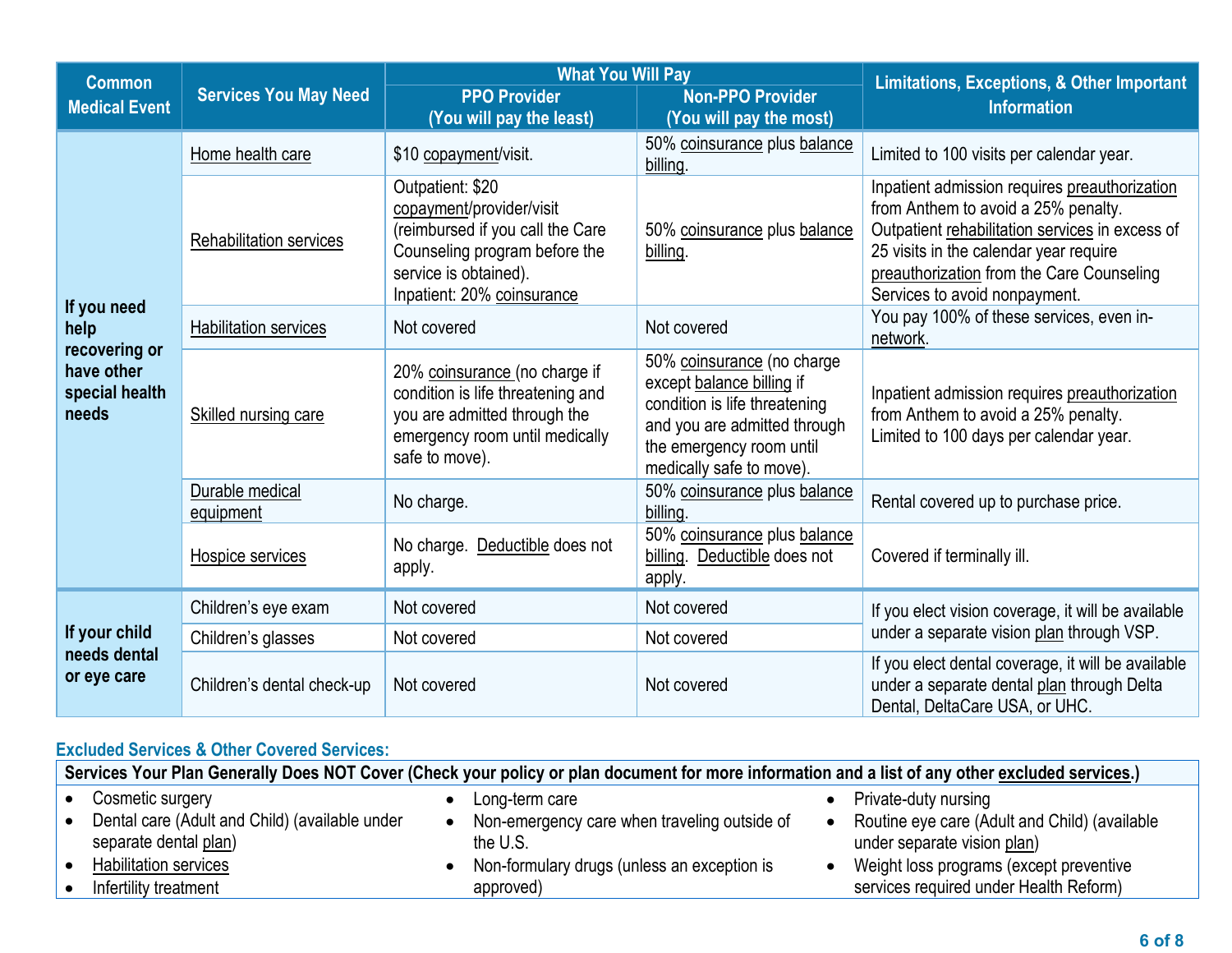# **Other Covered Services (Limitations may apply to these services. This isn't a complete list. Please see your plan document.)**

- Acupuncture (up to 25 visits/year)
- Bariatric Surgery (preauthorization is required)

Chiropractic care (up to 25 visits/year)

- Hearing aids (limited to \$1,500/device every 48 months)
- Routine foot care (for insulin dependent diabetics)

Your Rights to Continue Coverage: There are agencies that can help if you want to continue your coverage after it ends. The contact information for those agencies is: the Department of Labor's Employee Benefits Security Administration at 1-866-444-EBSA (3272) or www.dol.gov/ebsa/healthreform. Other coverage options may be available to you too, including buying individual insurance coverage through the Health Insurance Marketplace. For more information about the Marketplace, visit www.HealthCare.gov or call 1-800-318-2596.

Your Grievance and Appeals Rights: There are agencies that can help if you have a complaint against your plan for a denial of a claim. This complaint is called a grievance or appeal. For more information about your rights, look at the explanation of benefits you will receive for that medical claim. Your plan documents also provide complete information on how to submit a claim, appeal, or a grievance for any reason to your plan. For more information about your rights, this notice, or assistance, contact: The Trust Fund Office at 1-800-922-9902. You may also contact the Department of Labor's Employee Benefits Security Administration at 1-866- 444-EBSA (3272) or www.dol.gov/ebsa/healthreform.

# **Does this plan provide Minimum Essential Coverage? Yes**

Minimum Essential Coverage generally includes plans, health insurance available through the Marketplace or other individual market policies, Medicare, Medicaid, CHIP, TRICARE, and certain other coverage. If you are eligible for certain types of Minimum Essential Coverage, you may not be eligible for the premium tax credit.

#### **Does this plan meet the Minimum Value Standards? Yes**

If your plan doesn't meet the Minimum Value Standards, you may be eligible for a premium tax credit to help you pay for a plan through the Marketplace.

#### **Language Access Services:**

Spanish (Español): Para obtener asistencia en Español, llame al 1-800-922-9902. Tagalog (Tagalog): Kung kailangan ninyo ang tulong sa Tagalog tumawag sa 1-800-922-9902. Chinese (中文): 如果需要中文的帮助,请拨打这个号码 1-800-922-9902. Navajo (Dine): Dinek'ehgo shika at'ohwol ninisingo, kwiijigo holne' 1-800-922-9902. ––––––––––––––––––––––*To see examples of how this plan might cover costs for a sample medical situation, see the next section.–––––––––––*–––––––––––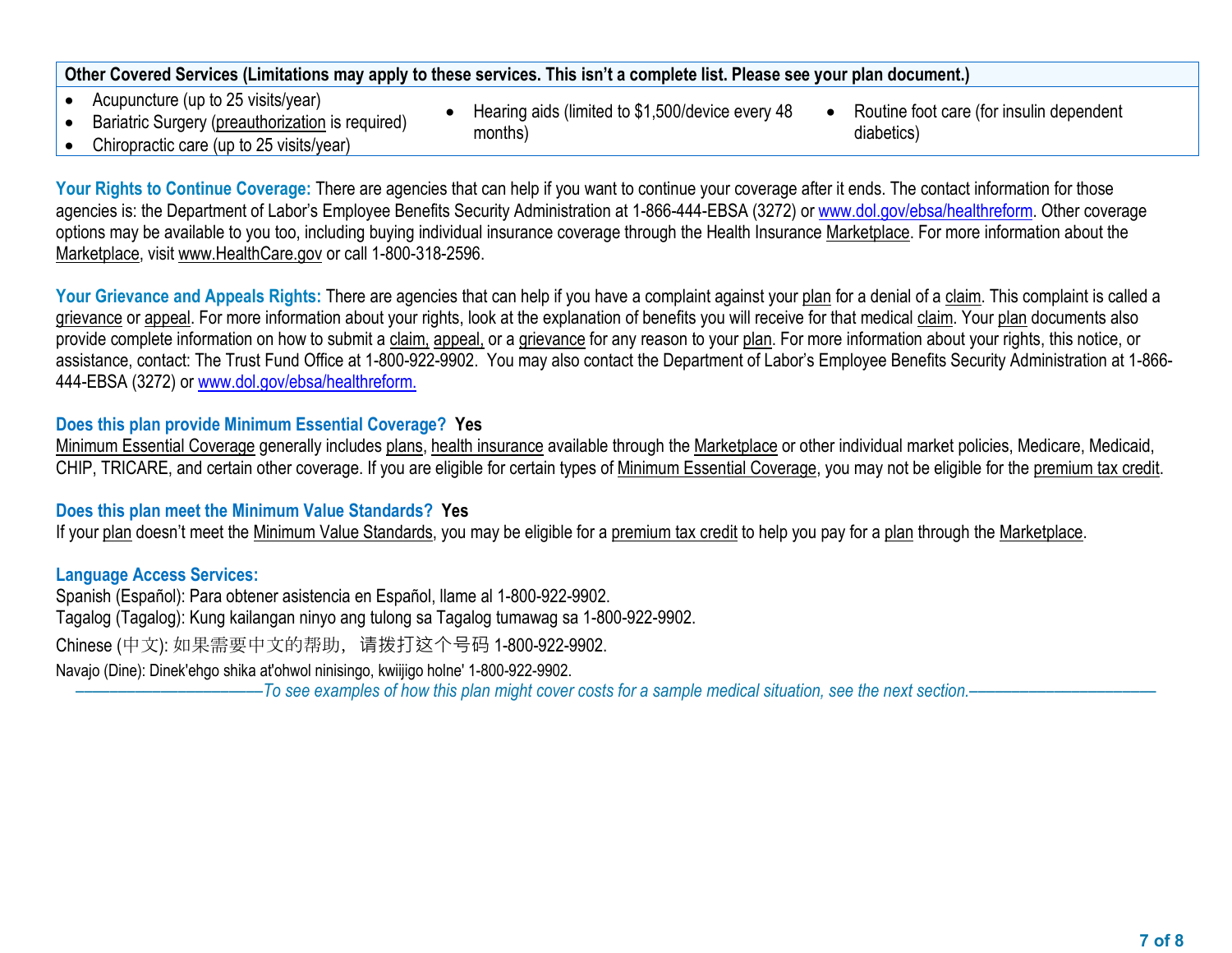#### **About these Coverage Examples:**



**This is not a cost estimator.** Treatments shown are just examples of how this plan might cover medical care. Your actual costs will be different depending on the actual care you receive, the prices your providers charge, and many other factors. Focus on the cost sharing amounts (deductibles, copayments and coinsurance) and excluded services under the plan. Use this information to compare the portion of costs you might pay under different health plans. Please note these coverage examples are based on self-only coverage.

| Peg is Having a Baby                         |
|----------------------------------------------|
| (9 months of in-network pre-natal care and a |
| hospital delivery)                           |

| $\blacksquare$ The plan's overall deductible | \$1,000 |
|----------------------------------------------|---------|
| ■ Specialist copayment                       | \$O     |
| <b>E</b> Hospital (facility) coinsurance     | 0%      |
| ■ Other copayment (Formulary Rx)             | \$4     |

**This EXAMPLE event includes services like:**  Specialist office visits (*prenatal care)* Childbirth/Delivery Professional Services Childbirth/Delivery Facility Services Diagnostic tests (*ultrasounds and blood work)*  Specialist visit *(anesthesia)* 

| <b>Total Example Cost</b>       | \$12,700 |
|---------------------------------|----------|
| In this example, Peg would pay: |          |
| <b>Cost Sharing</b>             |          |
| Deductibles                     | \$300    |
| Copayments                      | \$20     |
| Coinsurance                     | \$1,410  |
| What isn't covered              |          |
| Limits or exclusions            | \$20     |
| The total Peg would pay is      | \$1,750  |

**Managing Joe's type 2 Diabetes** (a year of routine in-network care of a wellcontrolled condition)

| \$0 |
|-----|
| 0%  |
| \$4 |
|     |

**This EXAMPLE event includes services like:**  Primary care physician office visits (*including disease education)* Diagnostic tests *(blood work)*  Prescription drugs Durable medical equipment *(glucose meter)* 

|                                 | <b>Total Example Cost</b> | \$5,600 |  |  |
|---------------------------------|---------------------------|---------|--|--|
| In this example, Joe would pay: |                           |         |  |  |
|                                 | <b>Cost Sharing</b>       |         |  |  |
|                                 | Deductibles               | \$300   |  |  |
|                                 | Copayments                | \$300   |  |  |
|                                 | Coinsurance               |         |  |  |

| The total Joe would pay is | \$600 |
|----------------------------|-------|
| Limits or exclusions       |       |
| What isn't covered         |       |
| Coinsurance                |       |

**Mia's Simple Fracture** (in-network emergency room visit and follow up care)

| ■ The plan's overall deductible | \$1,000 |  |
|---------------------------------|---------|--|
| ■ Specialist copayment          | \$O     |  |
| Hospital (facility) coinsurance | $0\%$   |  |
| Other copayment (ER)            | \$100   |  |

#### **This EXAMPLE event includes services like:**

Emergency room care *(including medical supplies)* Diagnostic test *(x-ray)* Durable medical equipment *(crutches)* Rehabilitation services *(physical therapy)* 

|  |  | <b>Total Example Cost</b> | \$2,800 |
|--|--|---------------------------|---------|
|--|--|---------------------------|---------|

# **In this example, Mia would pay:**

| <b>Cost Sharing</b> |  |  |
|---------------------|--|--|
| \$300               |  |  |
| \$260               |  |  |
| \$0                 |  |  |
| What isn't covered  |  |  |
| \$0                 |  |  |
| \$560               |  |  |
|                     |  |  |